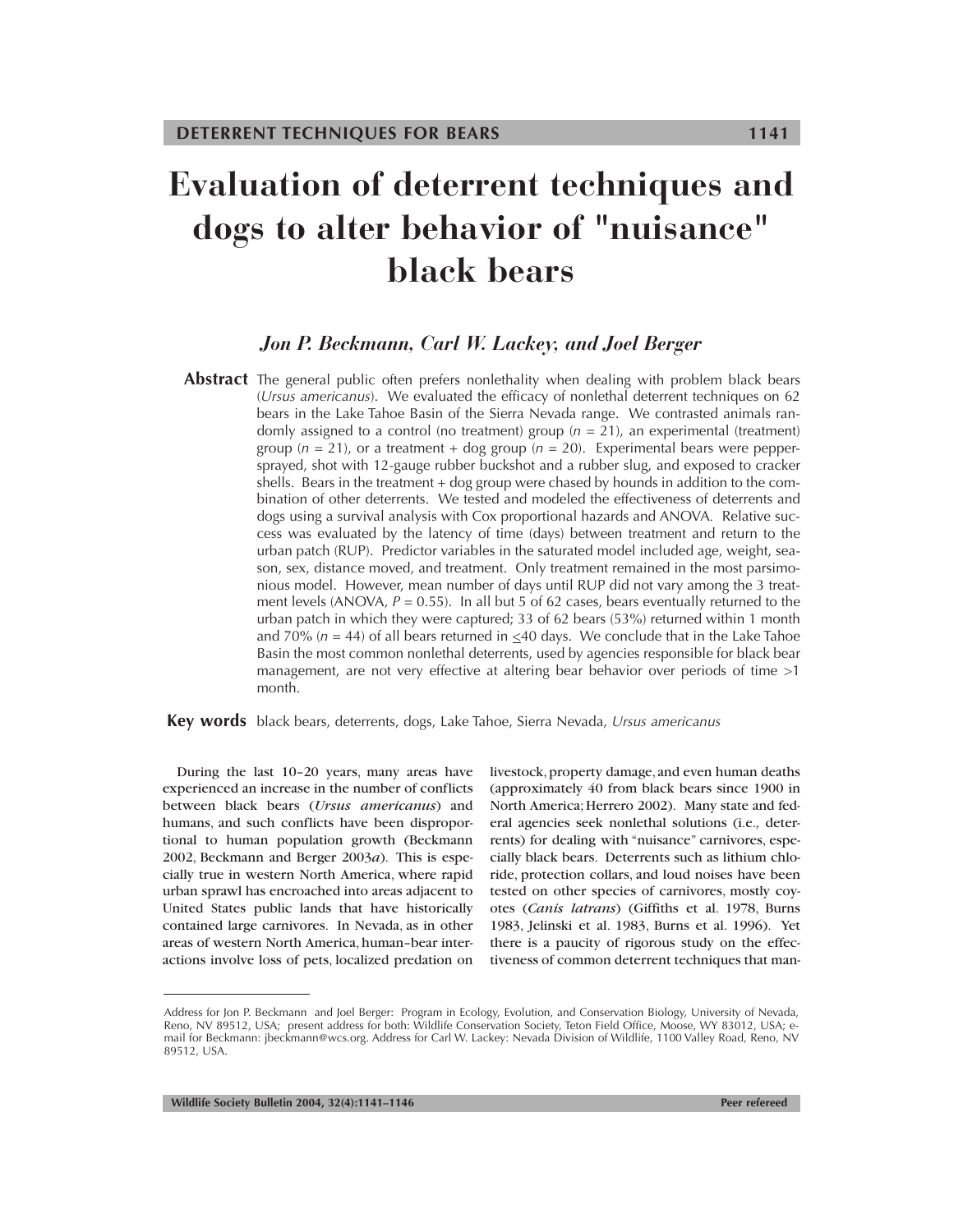agement agencies currently use to alter behavior of "nuisance" bears, although exceptions clearly exist (Gilllin et al. 1994, Ternent and Garshelis 1999, Clark et al. 2002).

A survey conducted by the Virginia Department of Game and Inland Fisheries in 2001 revealed that 33 states currently manage black bears and respond to citizen complaints about "nuisance" bears (D. Kocka, Virginia Department of Game and Inland Fisheries, personal communication). Of those, 26 (79%) administer deterrent techniques with the aim of behavioral alteration of "nuisance" individuals. The use of deterrent techniques, although not a new management tool, has been increasing rapidly in both Canada and the United States, primarily in response to the public's request for nonlethal bear management near urban–wildland interface areas. This is particularly true given the large increase in human-bear conflicts over the past 10-15 years (Beckmann and Berger 2003*a*). Fifteen of 26 states that currently use deterrents began doing so in the 1990s (D. Kocka,Virginia Department of Game and Inland Fisheries, personal communication). In contrast, only 4 states administered deterrents in the 1960s and 1970s. The 6 most common techniques used on trapped bears according to the 33 states surveyed were 1) rubber buckshot, 2) rubber slugs, 3) pepper spray, 4) cracker shells, 5) dogs, and 6) loud noises (D.Kocka,Virginia Department of Game and Inland Fisheries, personal communication). Although many states and other entities such as national parks (e.g.,Yosemite National Park, Calif.) spend many dollars annually for such deterrents, to date no research has rigorously analyzed the efficacy of these deterrents.

We capitalized on the extent to which human population growth and coincident food stores in the Lake Tahoe Basin in the Sierra Nevada Range in western Nevada offer an experimental setting in which to examine the effectiveness of deterrent techniques on behavior of black bears. From 1990–2000 the human population in the Lake Tahoe Basin increased by 26% and the number of complaints by citizens concerning black bears increased by >10-fold (Beckmann 2002, Beckmann and Berger 2003*a*). Our goal was to examine the effectiveness of the 6 most common deterrents used on black bears.

## **Methods**

Black bear distribution in Nevada is restricted to

the Sierra Nevada and nearby mountains that include the Sweetwater, Pine Nut, and Wassuk ranges (Goodrich 1990), all of which were the focus of our work. These Great Basin Desert mountain ranges contain areas with high granite peaks and deep canyons (Goodrich 1990). Desert floors that can be greater than 64 km wide separate mountain ranges in which bears occur. Further, desert basins often are large areas of unsuitable desert habitat (e.g., large expanses of sagebrush [*Artemesia* spp.]) that bears do not use (Goodrich 1990, Beckmann 2002, Beckmann and Berger 2003*a*). However, bears occasionally will make relatively short movements through areas of sagebrush to reach patchily distributed suitable habitats, consisting mainly of lodgepole (*Pinus contorta*) and Jeffrey pine (*Pinus jeffreyi*) forests in this arid landscape (Grayson 1993). The human population inside the Lake Tahoe Basin was >50,000 people, with an additional 350,000 people living in the study area along the eastern front of the Sierra Nevada in Reno and Carson City, Nevada. Bears in this region are at the eastern edge of their known range in the Great Basin, with the closest population to the east being about 750 km away in Utah. Although black bears are listed as a game species in Nevada, there has never been a legal harvest.

We captured bears in culvert traps (Teton Welding, Choteau, Mont.) and tranquilized and immobilized them with a mixture of Telazol– Xylazine from 1 July 1997 to 1 April 2002. We weighed each bear and fitted each adult with a mortality-sensing radiocollar (Advanced Telemetry Systems, Isanti, Minn.). We determined age from annuli of the first upper premolar  $(PM_1)$ , the standard tooth for age analysis in black bears (Matson's Laboratory, Milltown, Mont.; Stoneberg and Jonkel 1966), and we classified animals as cubs (<1.5 years), juveniles (1.5–3 years), or adults (>3 years). At time of capture and administration of deterrents, the history of each bear was unknown due to a lack of recent study of the population immediately preceding onset of this study. However, subsequent monitoring and data collection indicated that all 62 truly were "nuisance" bears, as all of them were inside urban areas multiple times (Beckmann and Berger 2003*a*). We also documented rapid changes in the ecology and behavior of urban bears as a consequence of their foraging almost entirely on garbage (Beckmann and Berger 2003*b*).

We tested the effectiveness of the 6 most common deterrents used by state agencies in the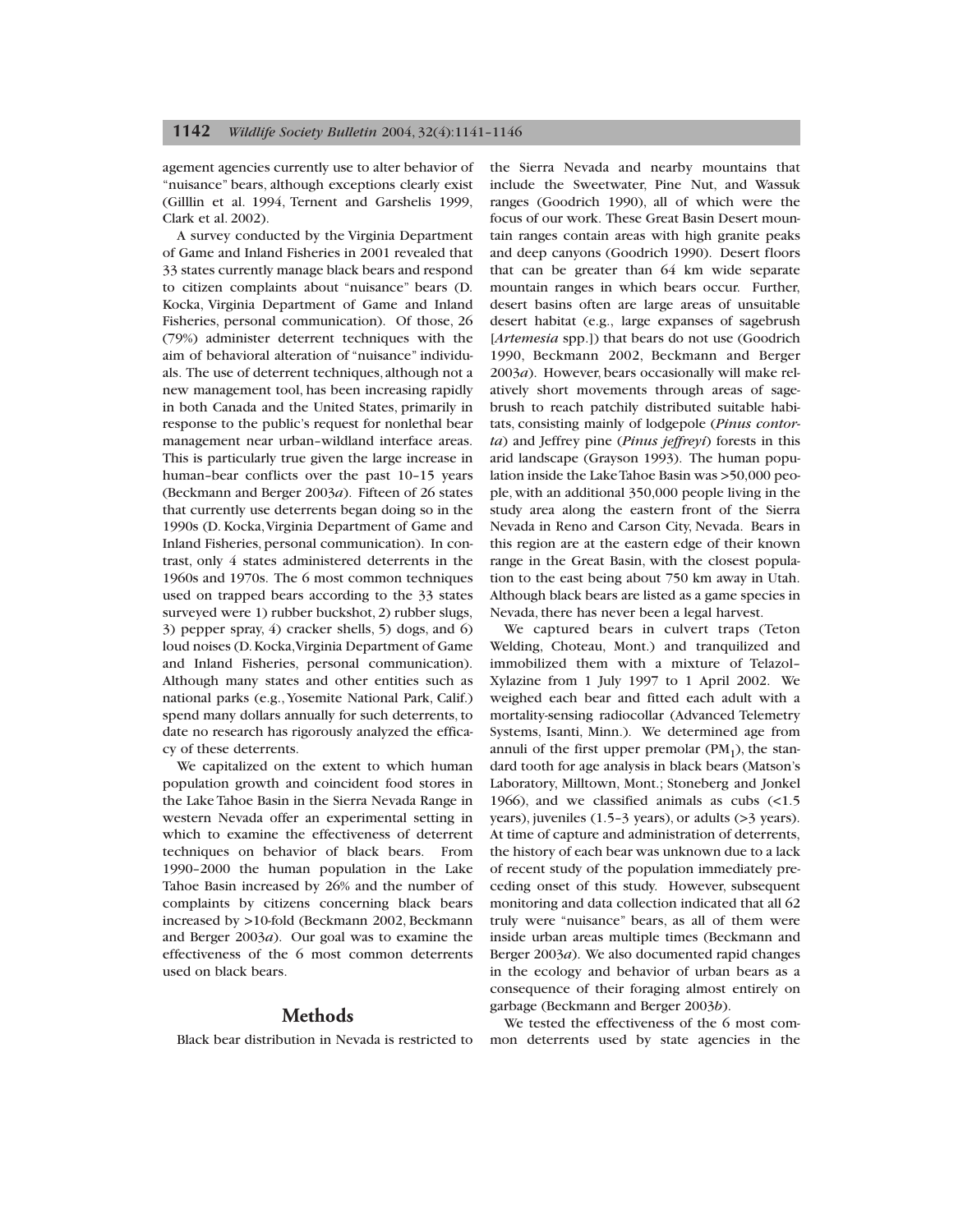United States (D. Kocka, Virginia Department of Game and Inland Fisheries, personal communication). We randomly assigned 62 collared bears captured in urban areas in the Lake Tahoe Basin of the Sierra Nevada to 1 of 3 groups: experimental group, which received deterrents (*n*=21); experimental+ dog group, which were chased by dogs in addition to receiving other deterrents  $(n=20)$ ; or control group, which did not receive deterrents (*n*= 21). Experimental treatment consisted of bears being hit with pepper spray, 12-gauge rubber buckshot, and a rubber slug, and exposed to cracker shells and yelling. Our methods did not allow examination of each deterrent individually. We were interested only in the combination of these methods. Bears in the treatment+dog group were chased by hounds in addition to other deterrents. Each bear was chased by the same hounds to standardize the treatment. We released control bears in a "silent" manner, with no physical or audible deterrents. Clark et al. (2002) suggested that the capture and handling experience also should be considered an aversive agent. Because all bears in our analyses were captured and handled in the same manner, we assumed that this would not bias the data. We moved individual bears varying distances from the capture site to administer deterrents. Distance moved ranged from 1–75 km, and distance was included as a continuous variable in the model.

We measured effectiveness as time (in days) required for the bear to return to the urban patch (RUP) after treatment application, or "silent"release in the case of controls. We located animals weekly, weather permitting, from a Cessna 206 fixed-wing airplane (Cessna Aircraft Company,Wichita, Kans.). Most flights occurred from 0500–1600 Pacific Standard Time. We assigned Universal Transverse Mercator coordinates to each location from a Global Positioning System unit onboard the aircraft. We entered all locations into coverage maps and defined urban areas by town and city delineation (incorporated city limits) in ArcView 3.2. We considered an individual to have returned (RUP) the first time we located it inside the same urban patch from which it had been removed. If an individual returned to the urban area in the weeklong time period between flights, we averaged date of return.

#### *Statistical analyses*

We modeled deterrent effectiveness using a multivariate survival analysis with a Cox proportional hazards model (PROC PHREG in SAS statistical software; SAS Institute 2001). This analysis is a log likelihood model and produces a hazard ratio: the conditional probability that the event of interest (RUP) occurs in the given time interval (Schoenfeld 1980, Klein and Moeschberger 1997, Song and Lee 2000, Persson 2002). Analysis of survival data, in this case RUP (i.e.,"failure" or "death"), requires special techniques because data are almost always incomplete and parametric assumptions may be unjustifiable. For example, 5 individuals failed to RUP by the time of our analyses; thus their status was "unknown." The problem is onerous because the 5 bears may never come back, or they could return at any unknown future time. These 5 survival times (8% of the observations) were censored. The remaining 57 bears had known survival times, referred to as event times. Methods for survival analysis must account for both censored and noncensored data. The Cox proportional hazards model is an excellent tool for making inferences on the population average effect of covariates with incomplete failure time data (Schoenfeld 1980, Klein and Moeschberger 1997, Song and Lee 2000, Persson 2002).

Predictor variables in the saturated 2-way interactive model included age, weight, season, sex, distance moved, and treatment (3 levels). We assigned categorical predictor variables dummy variables for the proportional hazard regression model. We compared potential models, beginning with the saturated 2-way interactive model, using information-theoretic methods to direct model selection. We calculated Akaike's Information Criterion (AIC) and adjusted these for small sample sizes  $(AIC<sub>c</sub>)$  as suggested by Hurvich and Tsai (1989) and Anderson et al. (1994). We used these values ( $\triangle AIC_c$ ) to compare candidate models to select the most parsimonious model that accurately represented the data (Anderson et al. 2000).

We ran these complex models to try and develop a predictive model for managers to assess when application of deterrents is most likely to be successful. We included 6 ecological and biological parameters of individuals that we believed to be a priori relevant. We also analyzed RUP data using a more simplistic analysis of variance (ANOVA) model to compare treatment levels. The ANOVA model also had the added benefit of not censoring data, as the Cox proportional hazards regression model had done. For the 5 cases in which bears had not returned (RUP) at the time of the analysis, we used number of days they had been gone.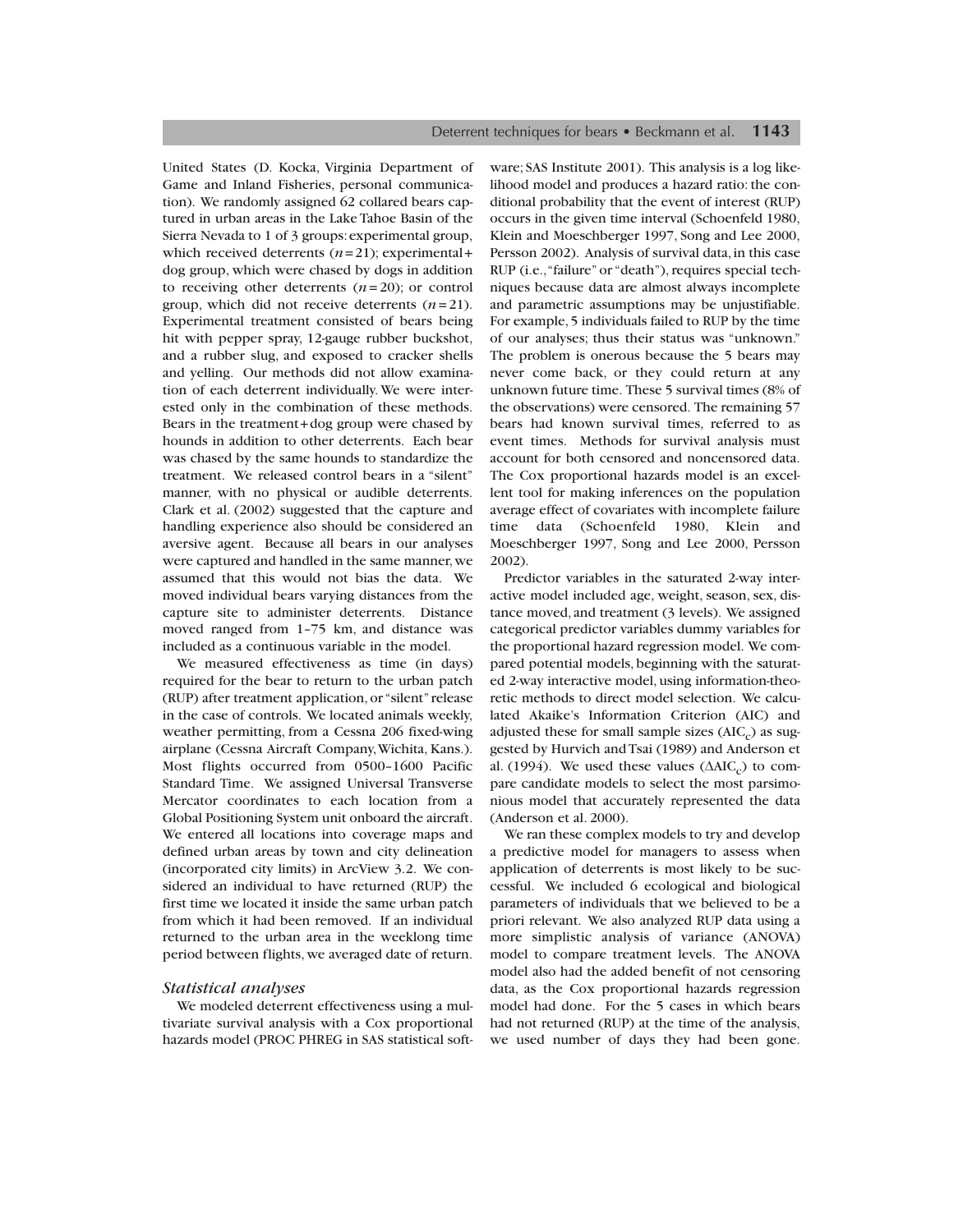Means±SD are presented unless otherwise noted.

#### **Results**

In 57 of the 62 cases (92%), bears returned to the urban patch where they were captured. Of the 62 bears, 33 (53%) returned in less than 30 days, 17 (27%) returned between 31 and 180 days, 7 (11%) returned between 181 and 365 days,and 5 (8%) had not returned in >365 days (Table 1). Mean number of days for RUP was not significantly different between the 3 treatments (ANOVA;  $F_{2,59}$ =0.61, *P*= 0.5468). However, mean RUP for the treatment+ dog group was  $154\pm202$  days compared to  $88.4\pm$ 76.5 days for the treatment-only group and  $64.6\pm$ 103.9 days for the control group. Only the treatment level was selected in the most parsimonious model (hazard ratio $t_{\text{treatment}}$ =0.454;*P*=0.0061;Table 2) when analyzing data using Cox proportional hazards regression. Thus, an individual was 0.454 less likely to RUP in the presence of deterrents than in their absence, and treatment level alone predicted RUP. Dogs chased individuals in 4 of the 5 cases in which they had yet to RUP. Mean number of days elapsed between application of the deterrent and time of analysis for the 5 bears that had not RUP was 481 days (range 424–641 days;Table 1). In all models no other predictor variables or any interactions accounted for significant variation in RUP.

# **Discussion**

We evaluated 6 ecological and biological parameters of bears we believed might prove relevant to deterring "nuisance" bears from returning. We found that 92% of the time, black bears returned to the urban patch from which they were removed. Although it would be ideal if treated bears did not return to urban areas, thus eliminating human–bear conflicts in those regions,the more realistic issue is not whether bears return but when. Our data indicate that 70%  $(n=44)$  of the bears returned in  $\lt 40$ days. Based on assessment of 6 ecological and biological parameters, we were unable to produce a model that predicted which individuals and under what circumstances this combination of deterrents would be a useful management strategy. However, deterrents did have a positive effect on model selection: only treatment was left in the most parsimonious model, and change in AIC was>2.0 versus the next best model (Burnham and Anderson 1998; Table 2). However, a majority of bears generally Table 1. Time period (days) and number of black bears (*Ursus americanus*) that returned to the urban patch (RUP) from which they were captured in western Nevada from July 1997 to April 2002 following 3 different treatment levels of deterrents. Control bears were released without any deterrents; treatment bears were released after exposure to pepper spray, 12-gauge rubber buckshot, a rubber slug, and cracker shells and yelling; and treatment + dog bears were released after being exposed to the other deterrents and chased by hounds.

| Days to RUP | Control<br>$(n = 21)$ | Treatment<br>$(n = 21)$ | Treatment+dog<br>$(n = 20)$ |
|-------------|-----------------------|-------------------------|-----------------------------|
| <30         | 16                    |                         |                             |
| 31-180      |                       |                         | 6                           |
| 181-365     |                       |                         |                             |
| >365        |                       |                         |                             |

returned within 1 month, suggesting that deterrents were not very effective at altering behavior of bears based on RUP data.

Bears chased by hounds did return slightly later on average than bears not chased by dogs, either in the control group or in the treatment-only group. However, differences were not statistically significant. Further indication that dogs may not be an effective deterrent was the tremendous variation in RUP for bears chased by dogs (range: 5–641 days). In fact, bears within all groups showed tremendous variation in RUP (overall range: 1–641 days). This extreme within-group variance suggested that effectiveness of deterrents was likely based on individual variation among bears and how they

Table 2. Multi-model inference of behavioral responses of bears (*Ursus americanus*) captured in western Nevada from July 1997 to April 2002 to deterrent techniques. The best model for each of the respective number of parameters is presented. Overall, the model containing only treatment was the most parsimonious.

| Model <sup>a</sup><br>Number of days to return<br>to urban area | # parameters $\triangle AIC^b$ AIC weight |          |        |
|-----------------------------------------------------------------|-------------------------------------------|----------|--------|
| $\{T\}$                                                         | 1                                         | $\Omega$ | 0.542  |
| {T, Dis}                                                        | 2                                         | 2.56     | 0.330  |
| $\{T, S, Dis\}$                                                 | 3                                         | 4.13     | 0.071  |
| ${T, S, W, Dis}$                                                | 4                                         | 5.94     | 0.027  |
| {T, S, G, W, Dis}                                               | 5                                         | 10.21    | 0.018  |
| {T, A, S, G, W, Dis}                                            | 6                                         | 13.40    | 0.0115 |

 $a$  T = treatment (control, deterrent, deterrent + dog); A = age;  $S =$  season (spring, summer, winter, fall);  $G =$  sex (male, female); W = weight; Dis = distance moved from capture site to where deterrents were administered.

<sup>b</sup> ∆AIC is the rank of each model by rescaling the model with a minimum AIC value to zero ( $\triangle AIC = AIC_i - \text{min}AIC$ ). AIC weights are the likelihood of the model given the data (Akaike weights).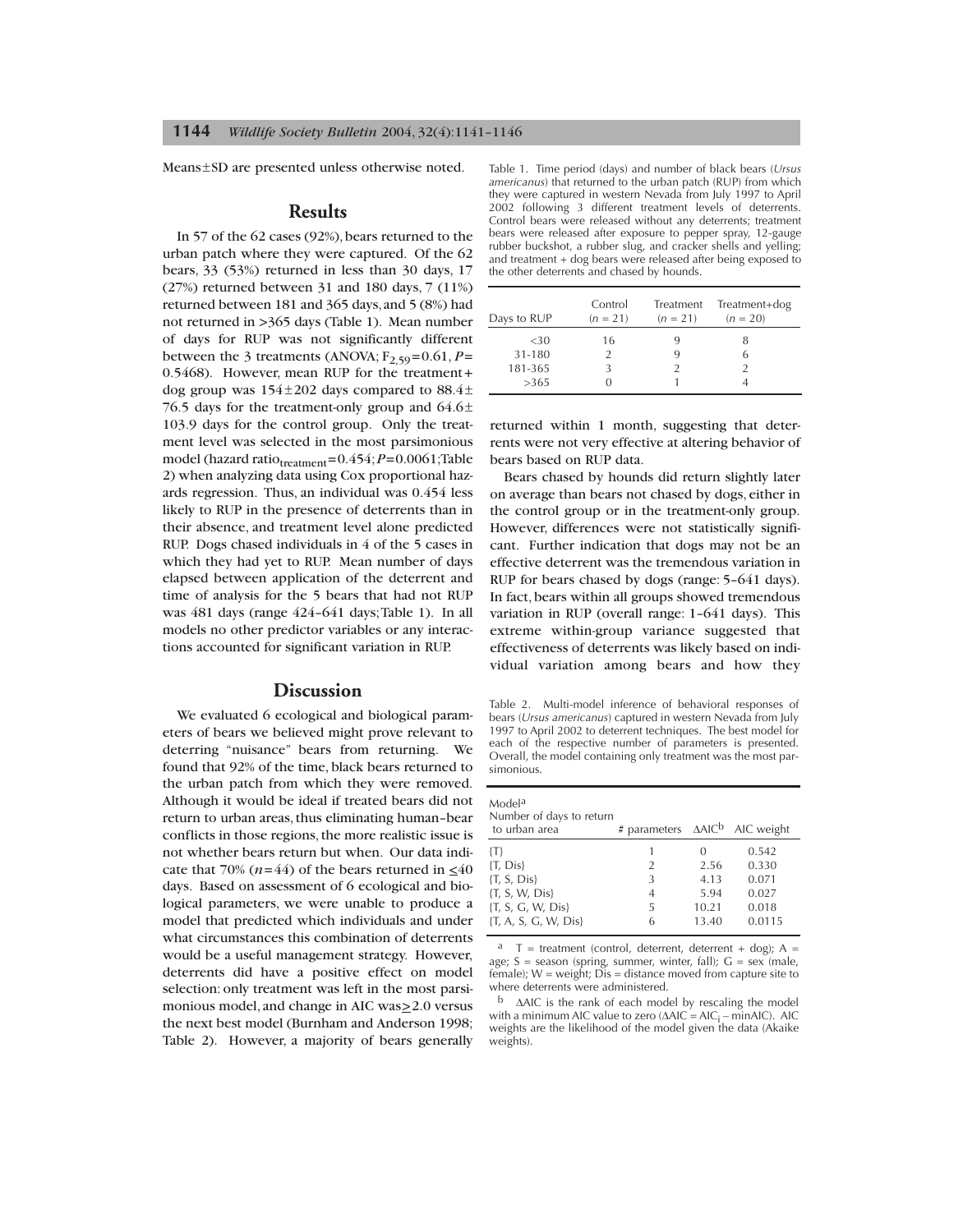responded to such disturbances. Our models did not allow us to incorporate individual variation in the level of "boldness" or "shyness" of each bear.

There are obvious limitations in approaches to studying large wild carnivores. First, although 62 collared individuals may be a reasonable sample, larger sample sizes are needed for adequate power to detect the true effectiveness of some deterrents. Second, with 62 bears we were unable to establish a group that received only dogs without the other deterrents. This would have created too many categories for the limited sample. Additional research should examine the effectiveness of each deterrent individually.

# **Management implications**

We recommend that any group dealing with "nuisance" black bears conduct a cost–benefit analysis to decide whether monetary investments in deterrents are worth it. If agencies define success of deterrents a priori as never having to deal with a "nuisance" bear again, our data suggest that this objective will most likely always fail. If the goal is to establish positive public relations or to avoid dealing with an individual bear for several weeks or months, then deterrents may be an effective management tool. The Nevada Division of Wildlife has had fewer negative responses from the local media and public in the Lake Tahoe Basin about using nonlethal deterrents compared to the 5-year period before these techniques were in use (C. Healy, Nevada Division of Wildlife, personal communication). Use of nonlethal deterrents may have the added benefit of increasing public awareness of human–bear conflicts created by availability of urban food sources. For example, 2 homeowner associations and a private campground on the south shore of Lake Tahoe spent a combined \$100,000 on 350 bear-proof garbage containers in response to the use of nonlethal deterrents on bears in Nevada (M. Paulson, Tahoe Village Homeowners Association, personal communication).

Our results indicate that the most commonly used deterrents to alter behavior of "nuisance" black bears are not effective when used in combination. Use of dogs and other deterrents provided limited evidence for a longer time period before bears returned to the urban area, although due to extreme within-group variance this difference was not significant. Further, even use of dogs in combination with other deterrents was not very effective at altering bear behavior beyond 1 month. Our study suggests that bears that were human-food (i.e., garbage) conditioned and habituated to living near or in urban–wildland interface areas were unlikely to alter their behavior in response to the deterrent techniques currently adopted by most state and federal agencies.

A more effective strategy to reduce human–bear conflicts may be aggressive public education, as is being done in numerous areas, states, and parks (Beckmann 2002). Areas that contain black bears should pass laws, ordinances, and regulations against intentional or unintentional feeding of bears or other wildlife that may inadvertently attract bears. These areas should pass ordinances requiring private landowners and businesses to obtain and use bear-proof garbage containers. For example, the combination of an aggressive public outreach campaign through a bear working group consisting of state and federal agencies, empirical data, and county ordinances requiring bear-proof dumpsters has led to the first decline since 1994 in the number of complaints concerning bears in Nevada from 2002–2003. In 2002 Juneau, Alaska created several ordinances requiring bear-proof dumpsters that have resulted in fewer conflicts (D. Garcia, City of Juneau, personal communication). Additionally, an aggressive public education campaign and citation program in Yosemite National Park, California reduced the monetary damage caused by bears by >70% since 1998 (S. Matthews, Wildlife Conservation Society Yosemite Program, personal communication). In these instances, a combination of ordinances and public education has been successful in reducing the number of conflicts between bears and humans. Future research should focus on the effectiveness of such public education campaigns and bear-proof garbage containers in reducing conflicts.

*Acknowledgments*. We thank the University of Nevada, Nevada Agricultural Experiment Station, Nevada Division of Wildlife, and the United States National Science Foundation for funding. We also are extremely grateful for the many hours of safe flights provided by M. Wiklanski, J. Kelly, and the entire staff at El Aero Services in Carson City, Nevada. We thank J. Nelson, who graciously volunteered many hours of his time. We also thank M. Herzog, M. Beck, and A. Beckmann for helpful comments. M. Peacock, B. Longland, P. Brussard, and S.